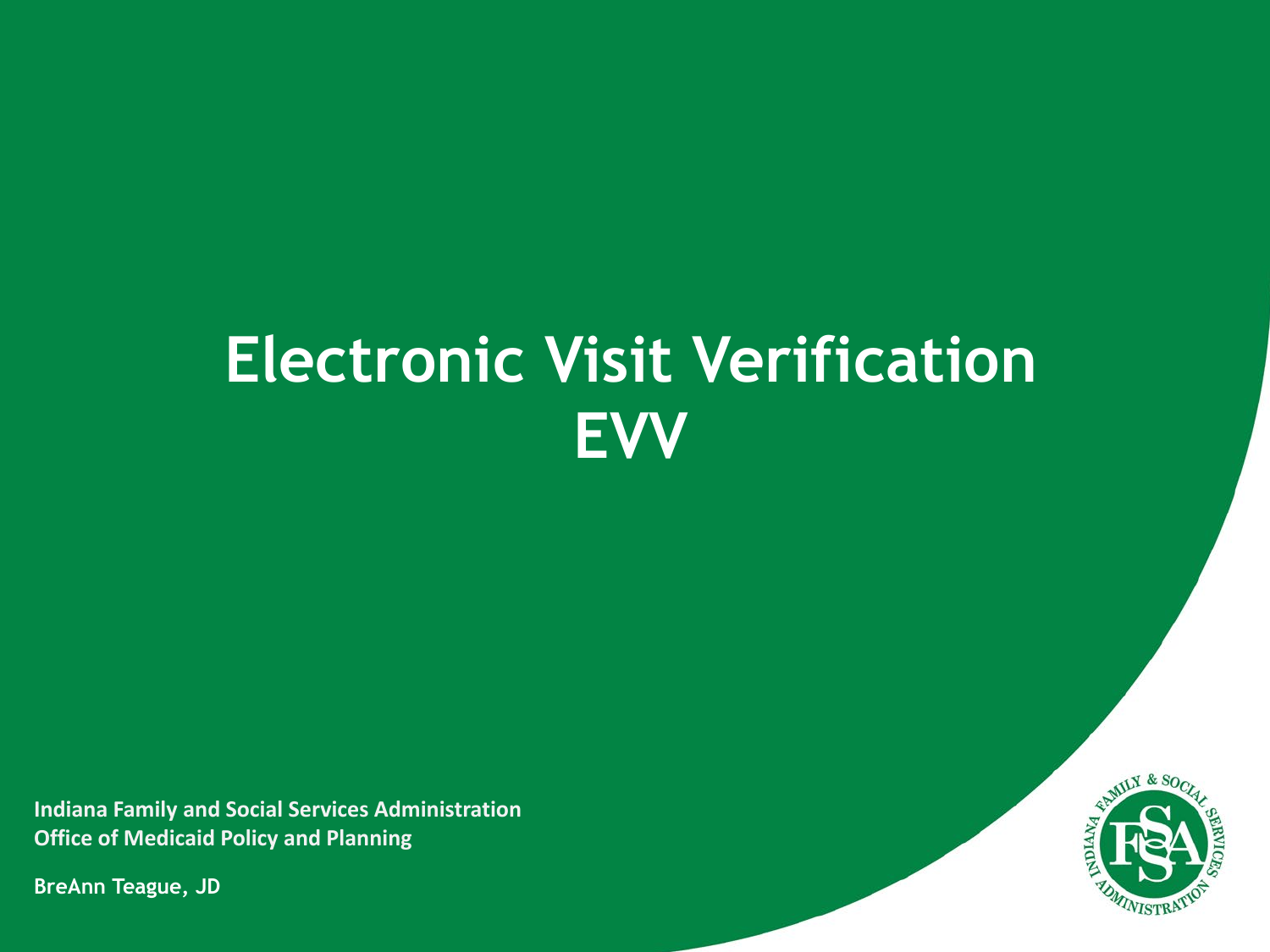

### What is Electronic Visit Verification?

- **EVV** is a method for providers of personal care services and home health services to document services rendered. The recently passed 21st Century Cures Act requires certain information be electronically documented.
- **V**Information required for electronic verification includes:
	- Date of Service
	- Location of Service
	- Individual Providing Service
	- Type of Service
	- Individual Receiving Service
	- Time the Service Begins and Ends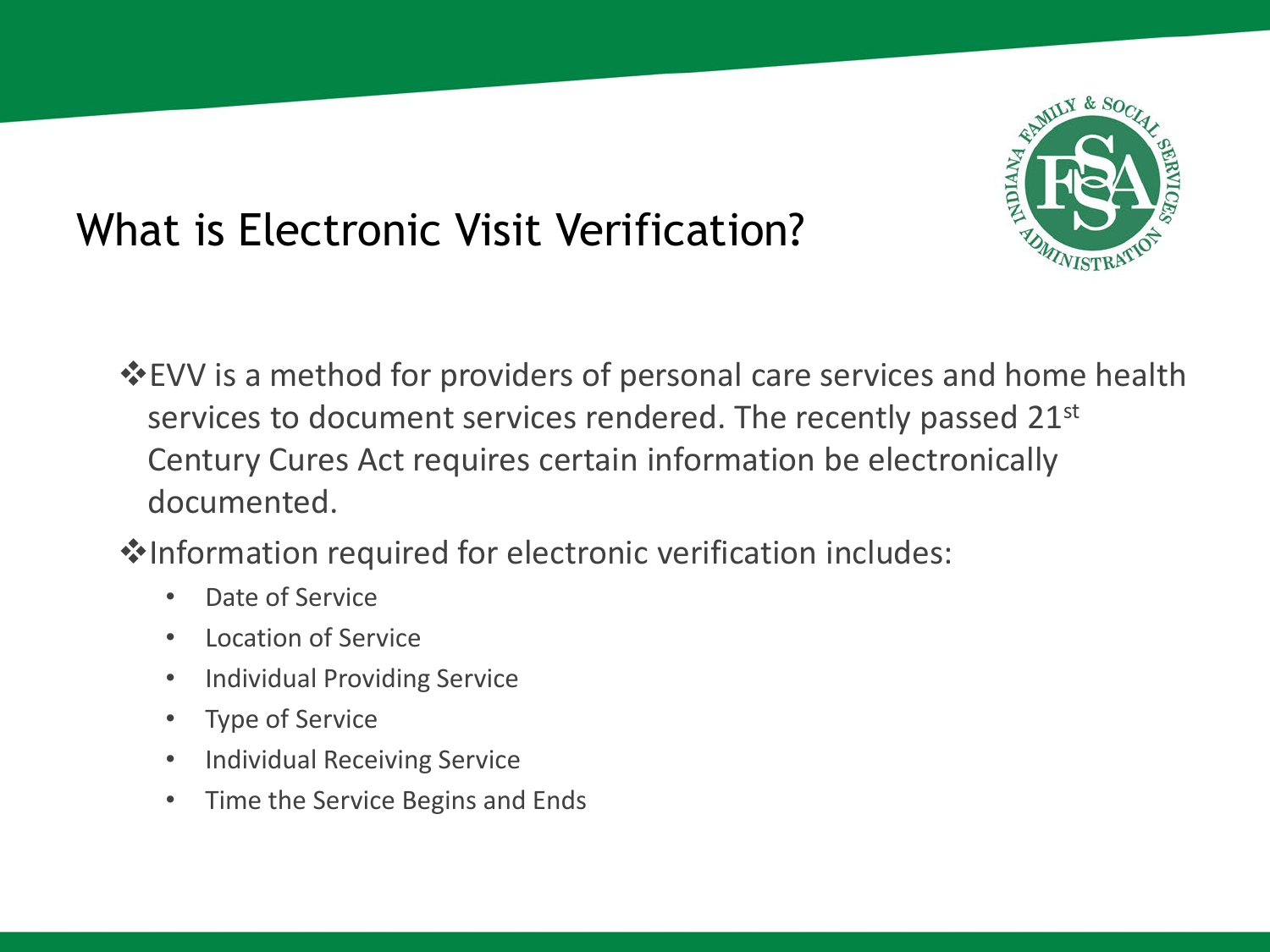

#### When is the Required Implementation Date for EVV?

- Use of an EVV system to document personal care services was federally mandated to begin January 1, 2020.
- **\*** Indiana applied for, and received, a Good Faith Exemption (GFE) to allow FSSA additional time to work with the provider community and extends the mandated start date to January 1, 2021.

This extension will allow providers the opportunity to become more familiar with EVV requirements as well as train staff on the system of their choice.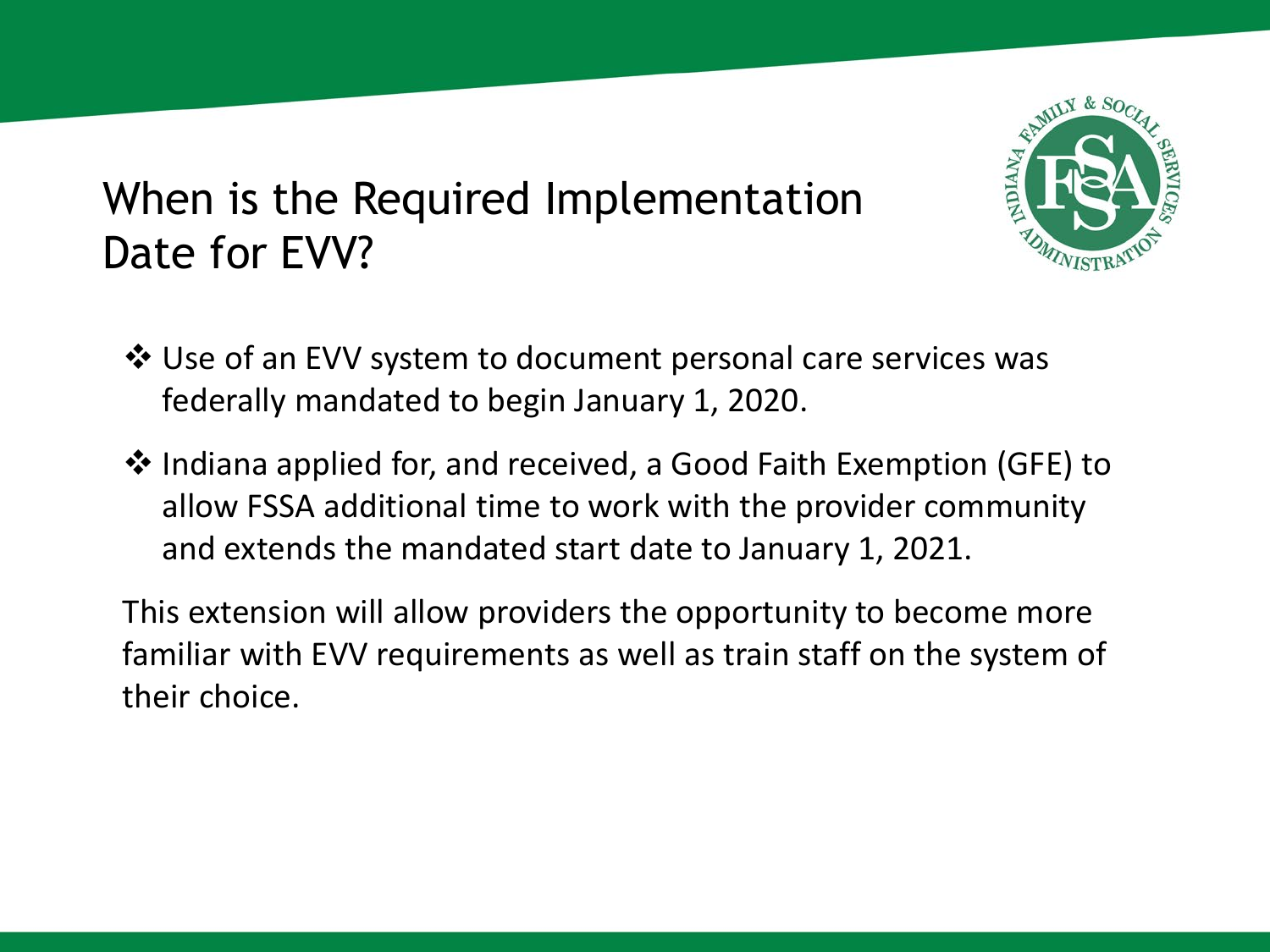

## Providers May Choose Which EVV System to Use

- The State-sponsored system is Sandata and there is no fee associated with using Sandata.
- **Example Feroviders may another EVV system as long as the EVV system is an** approved vendor that can interface with Sandata.
- Many EVV vendors already have an established interface with Sandata but will need to ensure the data sent for verification will match what is required by the State.
- **EXAlternate EVV vendors may have fees associated with services.**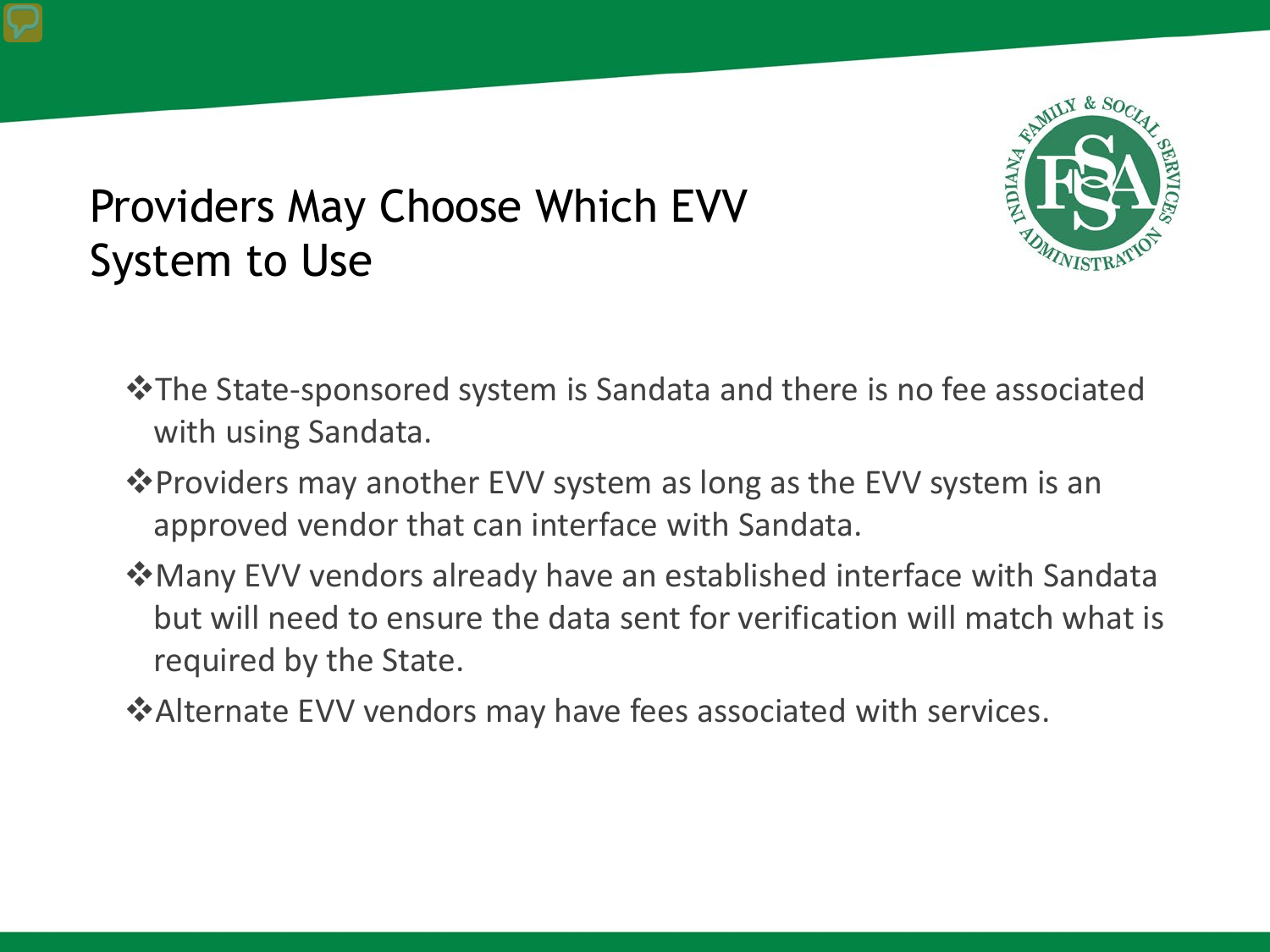## What is the Recommended Timeline for Providers Using the Sandata EVV System?

**V** Four Months Prior to Your Implementation

- Registration, Training, Obtain Login Credentials
- $*$  **Three Months Prior to Your Implementation** 
	- Order Devices
	- Ensure Mobile Visit Verification Can be Captured on Current Devices
- **V** One Month Prior to Your Implementation
	- Completion of Direct Care Worker Training

Although Indiana has been granted the GFE, providers need to actively work on getting systems in place as soon as feasibly possible.

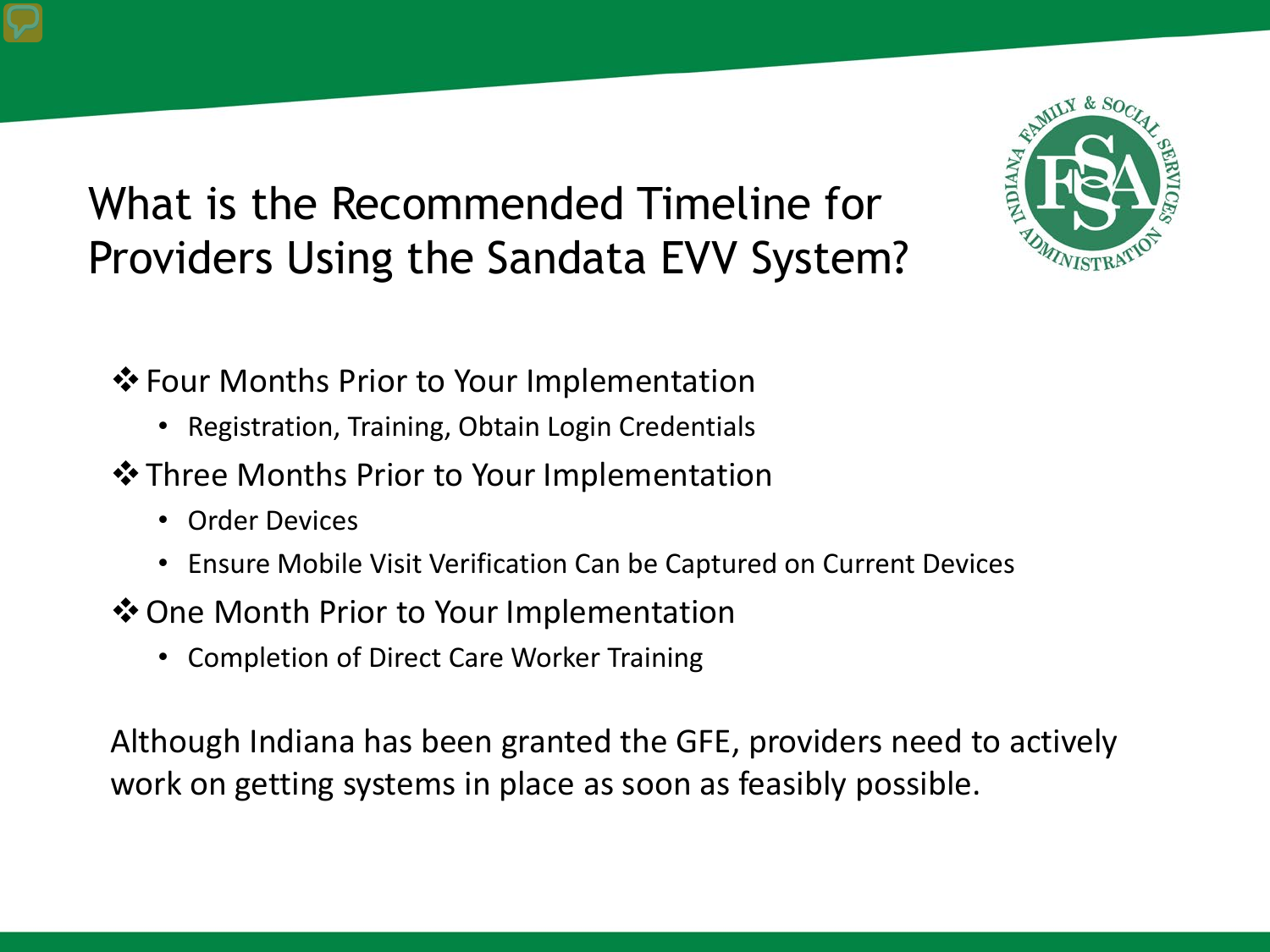What is the Recommended Timeline for Providers Using and Alternate EVV System?



- ❖ Four Months Prior to Implementation
	- Request for Testing Credentials
- **V** Three Months Prior to Implementation
	- Sandata Reviews Test Files
- **V** Two Months Prior to Implementation
	- Completion of Test Files and Sandata Aggregator Access
	- Provider to Complete Self-Paced Training
	- Upon Completion of Training, Providers to Request Credentials